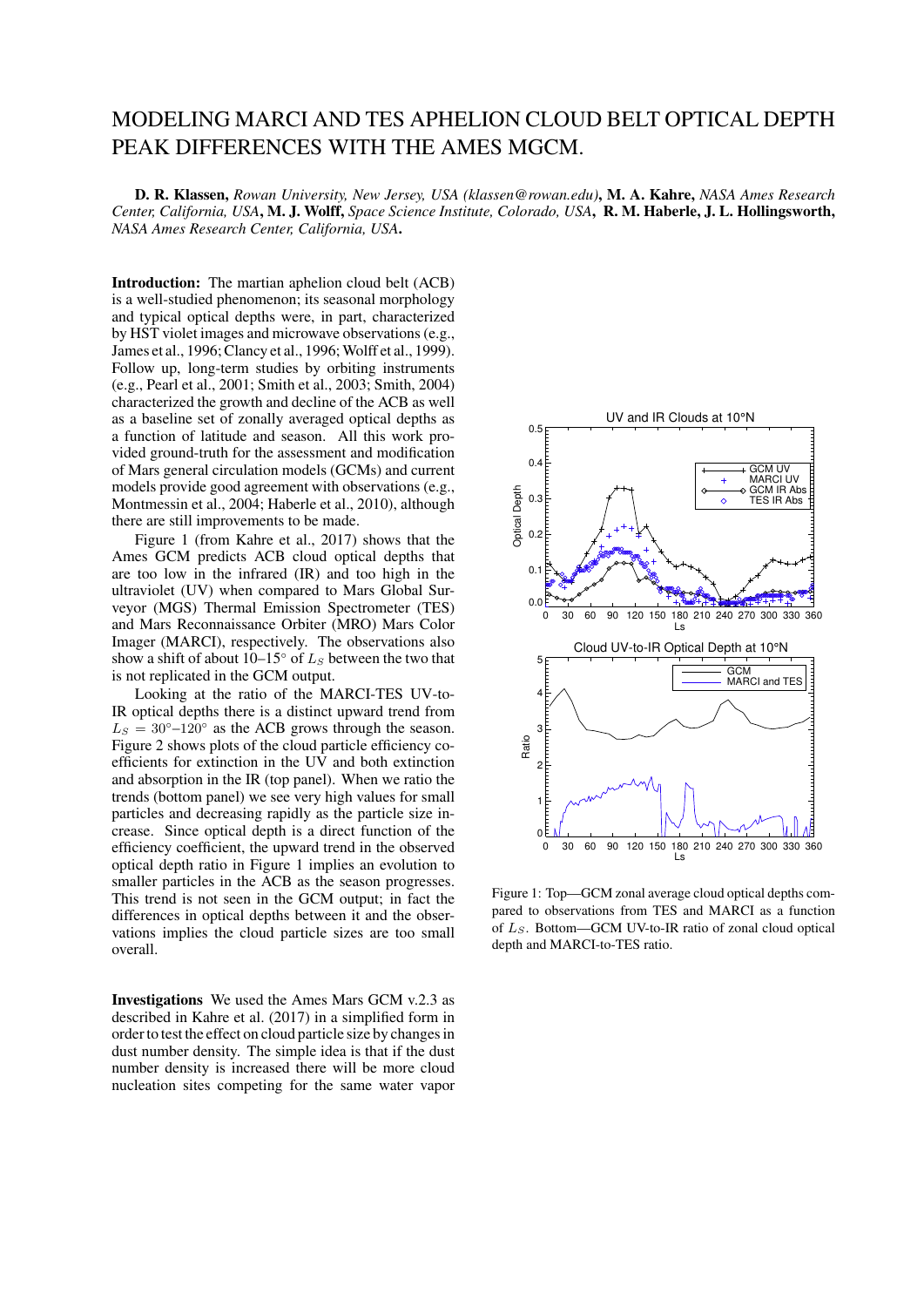

Figure 2: Top—Cloud particle efficiency coefficients in the UV and IR as a function of particle effective radius. Bottom— The ratio of UV to the two IR efficiency coefficients above. There is a distinct trend allowing the ratio value to imply the effective radius of the particles.

amount leading to smaller cloud particles. Conversely, if the dust number density is reduced there will be fewer nucleation sites and thus larger cloud particles. In order to be sure we are only looking at the effects of the dust as nucleation sites alone, we ran the GCM in a mode that calculates dust radiative effects from a fixed, TESbased dust optical depth value and not the transported dust being used as nucleation sites. Additionally, the radiative effects of the clouds themselves were turned completely off.

Transported dust comes from the surface and is forced to attempt to match the TES observed values—if at any time or place it is too low, more dust is injected into the lowest atmosphere layer and allowed to be transported by the model winds. In order to test the effects of more or less dust, the entire TES map was scaled by factors of  $\times$ 3 and  $\times$ 1/2—that is, the reference map of dust optical depth was adjusted and the model matching routine would attempt to match the new values. The model was allowed to run for two full mars-years in order to equilibrate and results from the model year three were extracted.

Results As can be seen in Figure 3, changing the dust optical depth reference map changes the number density of dust and cloud particles as expected. When the dust is increased, there are more nucleation sites and thus more cloud particles and when the dust is decreased there are fewer dust particles and thus fewer cloud particles. In order to investigate the sizes of the cloud particles



Figure 3: The dust (top) and cloud (bottom) number density, zonally averaged, at 10◦N for three versions of dust reference: TES reference map  $\times 1/2$ , standard, and  $\times 3$ .

we relied on the fact that the model uses a log-normal particle size distribution which allows us to create a relationship between the total mass of cloud particles per model cell, the total number of cloud particles, and the effective radius of those particles.

By definition of a log-normal size distribution we know that the number of particles  $n$  at the particular radius,  $r$  is given by:

$$
n(r) dr = \frac{1}{r\sigma_0\sqrt{2\pi}} \exp\left[\frac{1}{2}\left(\frac{\ln(r/R_0)^2}{\sigma_0}\right)\right] dr
$$

where  $\sigma_0$  is the distribution width and  $R_0$  is the median radius. The total mass of particles,  $M_0$  is then:

$$
M_0 = \frac{4}{3}\pi\rho \int r^3 n(r) dr = \frac{4}{3}\pi\rho N_0 R_0^3 \exp(9\sigma_0^2/2)
$$

where  $\rho$  is the mass-density of the individual particles, and  $N_0$  is the total number of cloud particles. Solving this for  $R_0$  gives:

$$
R_0 = \left[\frac{3M_0}{4\pi\rho N_0}\right]^{1/3} \exp(-3\sigma_0^2/2)
$$

Taking further advantage of the properties of log-normal distributions we can find the effective radius,  $R_{\text{eff}}$ , from:

$$
R_{\rm eff}=R_0\exp(5\sigma_0^2/2)
$$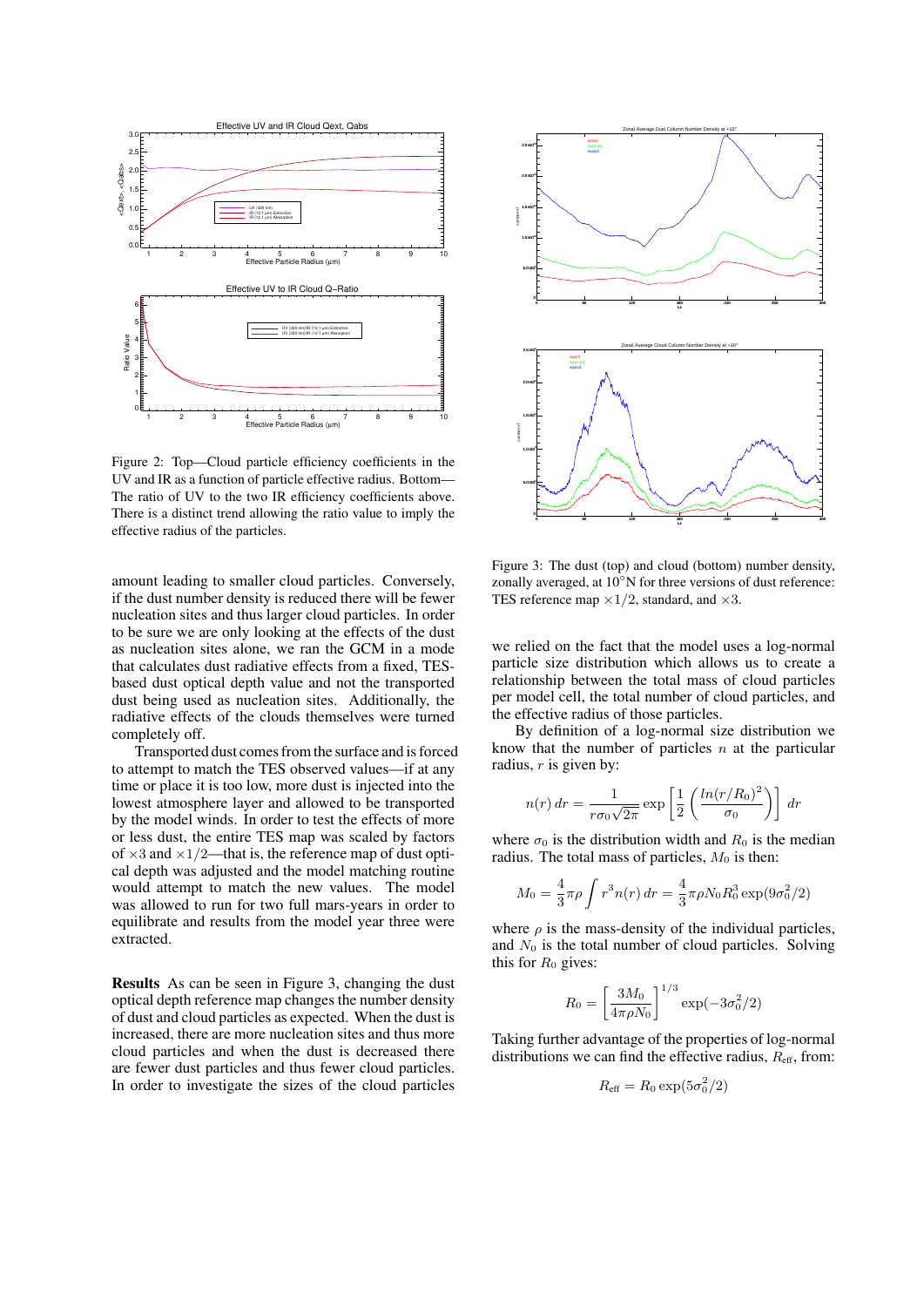

Figure 4: The column and zonally averaged cloud particle effective radius at 10<sup>°</sup>N for three versions of dust reference: TES reference map  $\times 1/2$ , standard, and  $\times 3$ .

The effective radius is a cross-section-area weighted average radius of the distribution and as such represents the single particle size that can represent the entire distribution in terms of the efficiency coefficients for the calculation of optical depth.

Putting all this together we can retrieve from the GCM output the values of  $M_0$  and  $N_0$  for every model cell and calculate  $R_{\text{eff}}$  from them. These can then be column and zonally averaged over time. Note that because  $R_{\text{eff}}$  has a  $1/N_0$  dependance, areas that have few to zero particles in them will have large, unphysical radii that will dominate these averages, therefore we weight  $R_{\text{eff}}$  in each cell by its corresponding  $N_0$  for the average. De-weighting is done by simply dividing back out a global-temporal single average value of  $N_0$ . The technique appears to give the best results.

The graph of these averaged effective radius values for all three model runs are presented in Figure 4. Surprisingly there is very little change in the effective radius between the three model runs—although the small changes are in the correct direction. The higher dust model does have smaller cloud particles and the lower dust model does have larger cloud particles. However, all the models hover around  $R_{\text{eff}} = 4.75 \,\mu \text{m}$  at the peak much larger than the implied  $1-2 \mu m$  implied by the MARCI-TES UV-to-IR ratio slope seen in Figure 1.

The model using the  $\times 1/2$  reference dust optical depth map effective radii, which have larger cloud particles than the standard, are used to calculate the column optical depth which is then zonally averaged; the results are in Figure 5. As can be seen, this change does nothing to create a shift in peak optical depth between the two wavelength bands. While the optical depth values in the IR are much closer to the observed TES values (Figure 1) the UV values are still to high by about a factor of two in the peak.

Conclusions The above tests indicate that the differences between the GCM model output optical depths



Figure 5: Calculated zonally averaged optical depth for the TES dust reference map  $\times 1/2$  (larger cloud particles) model run in the IR (top) and UV (bottom).

and the observed optical depths are not due simply to an overall change in cloud particle seed nuclei. Additional tests were run by using the standard dust reference optical depth map but then switching to the higher/lower reference map for only the summer season but with no significant change in the results—strengthening our conclusion.

The next logical step would be to add in more sophistication to the model. We could make the transported dust radiatively active instead of using the constant TES dust map for that and even make the clouds themselves radiatively active. Models could then be run with varying the amount of dust universally or seasonally.

New Direction for Presentation It needs to be noted that the optical depths being plotted from the GCM are those computed over relatively broad spectral bands in order to compute the energy balance and two-stream radiative transfer to iterate the model. The TES and MARCI retrieved optical depths are over narrower spectral bands. This means that what is being compared is not necessarily "the same". This leads us to the question: What would TES and MARCI "see" if they were measuring the Mars output from the GCM?

For this meeting we will present preliminary results from doing this type of analysis. From our above three model runs we will use the extracted  $M_0$  and  $N_0$  values and create synthetic MARCI-TES results and compare those to the actual observations.

## References

Clancy, R. T., Grossman, A. W., Wolff, M. J., James, P. B., Rudy, D. J., Billawala, Y. N., Sandor, B. J., Lee, S. W., Muhleman, D. O. (1996), Water Vapor Saturation at Low Altitudes around Mars Aphelion: A Key to Mars Climate?, *Icarus*, *122*, 36–62.